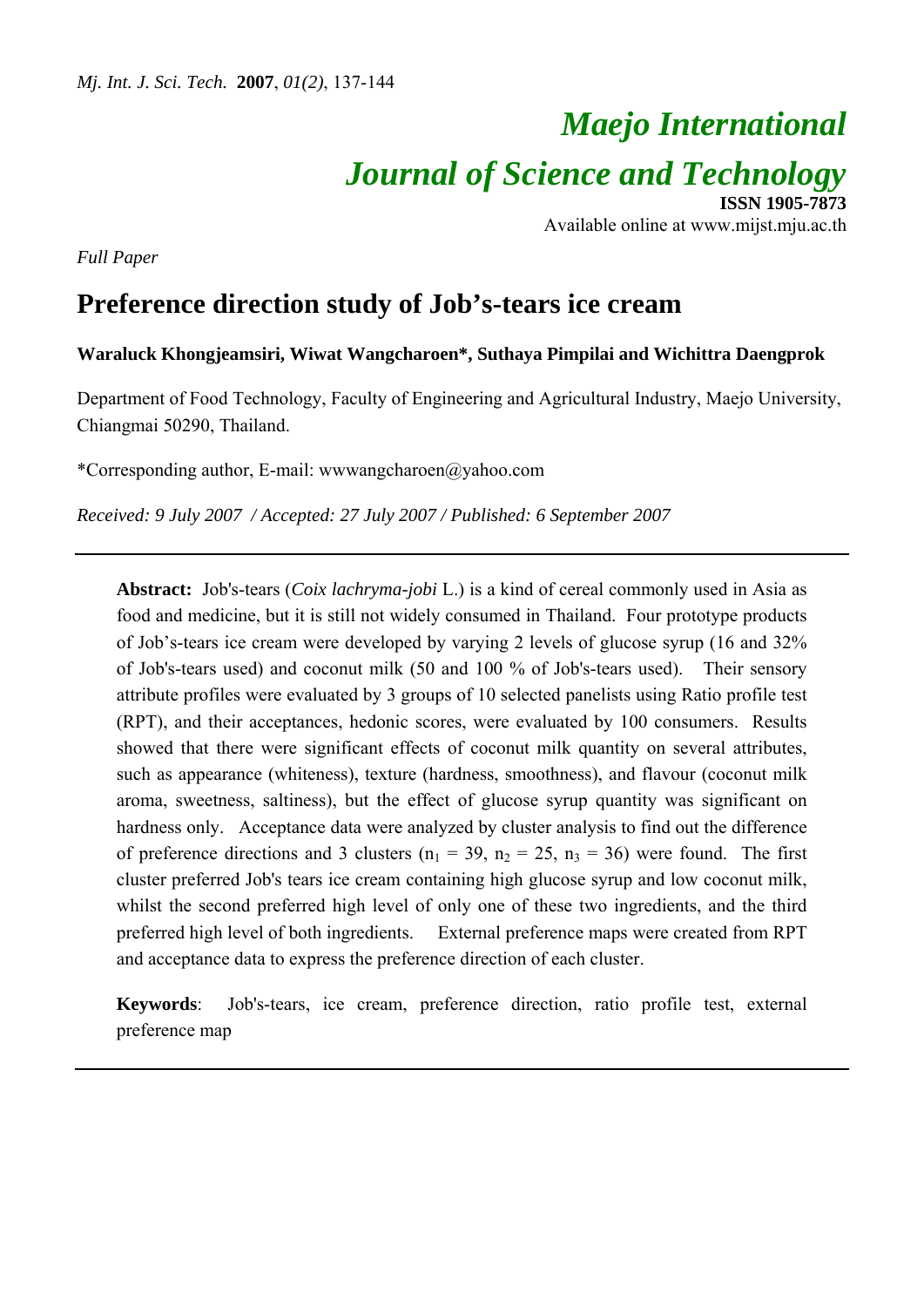# **Introduction**

Job's-tears (*Coix lacryma-jobi*), coixseed, adlay, or adlai, is a tall grain-bearing tropical plant of the family Poaceae, or grass family [1]. It is listed as a serious weed in Polynesia, a principle weed in Italy and Korea, a common weed in Australia, Borneo, Burma, Cambodia, China, Congo, Colombia, Costa Rica, Dominican Republic, Fiji, Ghana, Guatemala, Hawaii, Honduras, Hong Kong, India, Iran, Iraq, Japan, Melanesia, Micronesia, Nepal, Pakistan, Peru, Philippines, Puerto Rico, Rhodesia, Senegal, South Africa, Sudan, Thailand, United States, and Venezuela [2]. Like other cereals, there are many cultivars of Job's-tears, including soft-shelled, easily-threshed types with a sweet kernel. In some, the hulled grain is adapted for parching or boiling like rice, while in others it can be milled, ground into flour and baked into bread. The grains are also utilized in soups, porridge, drinks and pastries. In India, the Nagas use the grain for brewing a beer called "Zhu" or "Dzu". A Japanese variety called "Ma-Yuen" is brewed into a tea and an alcoholic beverage, and roasted seeds are made into a coffee-like drink [3]. In Korea, a thick drink called "Yulmu Cha" is made from powdered Job's tears. A similar drink, called "Yì Mí Shǔi", also appears in Chinese cuisine, and is made by simmering whole polished Job's tears in water and sweetening the resulting thin, cloudy liquid with sugar. The grains are usually strained from the liquid but may also be consumed separately or together [1].

One hundred grams of Job's-tears grain contain 380 calories, 11.2 g water, 15.4 g protein, 6.2 g fat, 65.3 g total carbohydrate, 0.8 g fiber, 1.9 g ash, 25 mg Ca, 435 mg P, 5.0 mg Fe, 0 µg beta-carotene equivalent, 0.28 mg thiamine, 0.19 mg riboflavin, 4.3 mg niacin, and 0 mg ascorbic acid [4]. According to Hager's Handbook [5], there are 50-60% starch, 18.7% protein (with glutamic acid, leucine, tyrosine, arginine, histidine, and lysine), and 5-10% fatty oil (with glycerides of myristic and palmitic acids).

For medicinal uses, the fruits are anodyne, anti-inflammatory, antipyretic, antiseptic, antispasmodic, hypoglycemic, hypotensive, sedative and vermifuge [4,6]. The seed, with the husk removed, is antirheumatic, diuretic, pectoral, refrigerant and tonic [4, 7, 8]. A tea from the boiled seeds is drunk as part of a treatment to cure warts [9]. It is also used in the treatment of lung abscess, lobar pneumonia, appendicitis, rheumatoid arthritis, beriberi, diarrhea, oedema and difficult urination [7].

In Thailand, Job's-tears is used as an ingredient in a few recipes and usually consumed by some people. Two commercial drinking products, Pro-fit and P-life, are now available but they are still not popular enough. This work tried to develop a prototype product of Job's tears-based ice cream and to study the preference direction of consumers for improving this product further.

### **Experimental Section**

#### *Ice cream preparation*

The ice cream was prepared accordingly. Job's-tears were washed and soaked in water for 2 hours. It was then boiled for 40 minutes and blended with water in a ratio 1:2 (boiled Job's-tears: water). The total solid of blended Job's-tears was adjusted to 12 % (w/v) with water. Blended Job's-tears and the other ingredients for each treatment were mixed following the formulation given in Table 1. The resulting mixture was pasteurized at 79 °C for 25 seconds and then cooled rapidly. It was then stored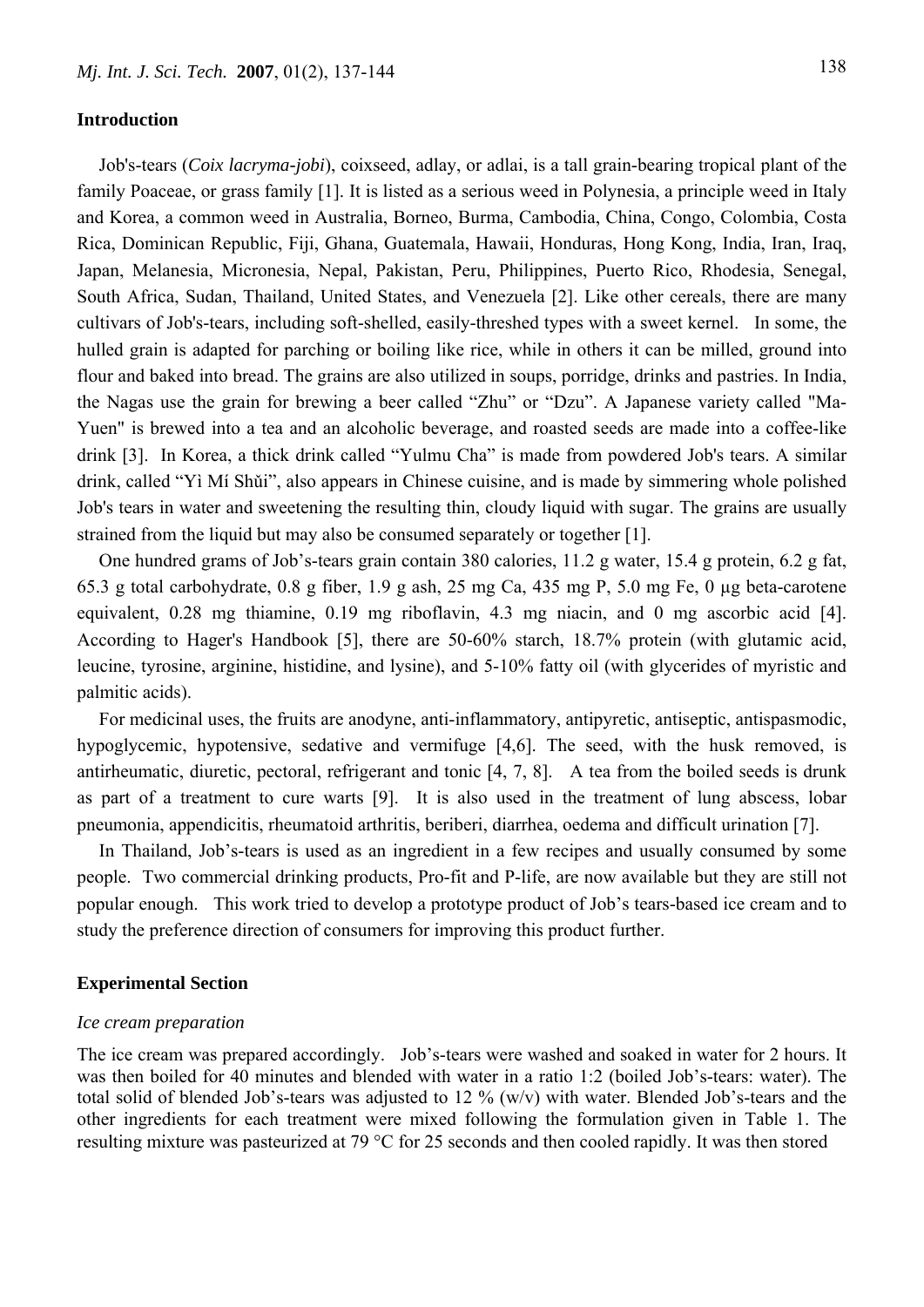overnight in the refrigerator. The mixture was made into ice cream using an ice cream maker, then packed and kept in a freezer.

| Treatment | Ingredient (grams)               |     |              |         |      |  |
|-----------|----------------------------------|-----|--------------|---------|------|--|
|           | BlendedJob's-tears Glucose syrup |     | Coconut milk | Sucrose | Salt |  |
|           | 500                              | 80  | 250          | 60      |      |  |
|           | 500                              | 160 | 250          | 60      |      |  |
|           | 500                              | 80  | 500          | 60      |      |  |
|           | 500                              | 160 | 500          | 60      |      |  |
|           |                                  |     |              |         |      |  |

| Table 1. Ingredients for preparing ice cream from 500 grams of blended Job's-tears. |  |  |  |
|-------------------------------------------------------------------------------------|--|--|--|
|                                                                                     |  |  |  |

#### *Sensory evaluation*

1) Creating sensory attribute profile of 4 prototype products

Three groups of 10 selected panelists were trained to evaluate the products by Ratio profile technique (RPT) [10] before they were requested to taste and evaluate 4 prototype products on 18 sensory attributes created by our research team. The 10 cm-line scale with suitable descriptors at the two ends was used for rating the intensity of each sensory attribute.

# 2) Preference study of 4 prototype products

 One hundred panelists (50 males and 50 females) were requested to express their preference by rating 4 prototype products on 9-point hedonic scale ( $1 =$  dislike extremely,  $5 =$  neither like nor dislike,  $9 =$ like extremely).

#### *Statistical analysis*

# 1) Identifying the difference of preference direction

Hedonic scores of each panelist were standardized. Their standard scores were differentiated by cluster analysis.

#### 2) Analysis of variance

Effects of glucose syrup and coconut milk quantities on the intensity of each sensory attribute (from RPT) and hedonic scores (from each cluster) of 4 prototype products were analyzed by 2x2 Factorial design. All data were tested for normality and homogeneity of variance before analysis of variance was applied.

# 3) Creating external preference maps

The data reduction by Principal component analysis (PCA) was applied to RPT data, and the position of each sensory attribute and prototype product on each PC was estimated. Bivariate correlations between product positions and hedonic scores (from each cluster) were analyzed. Each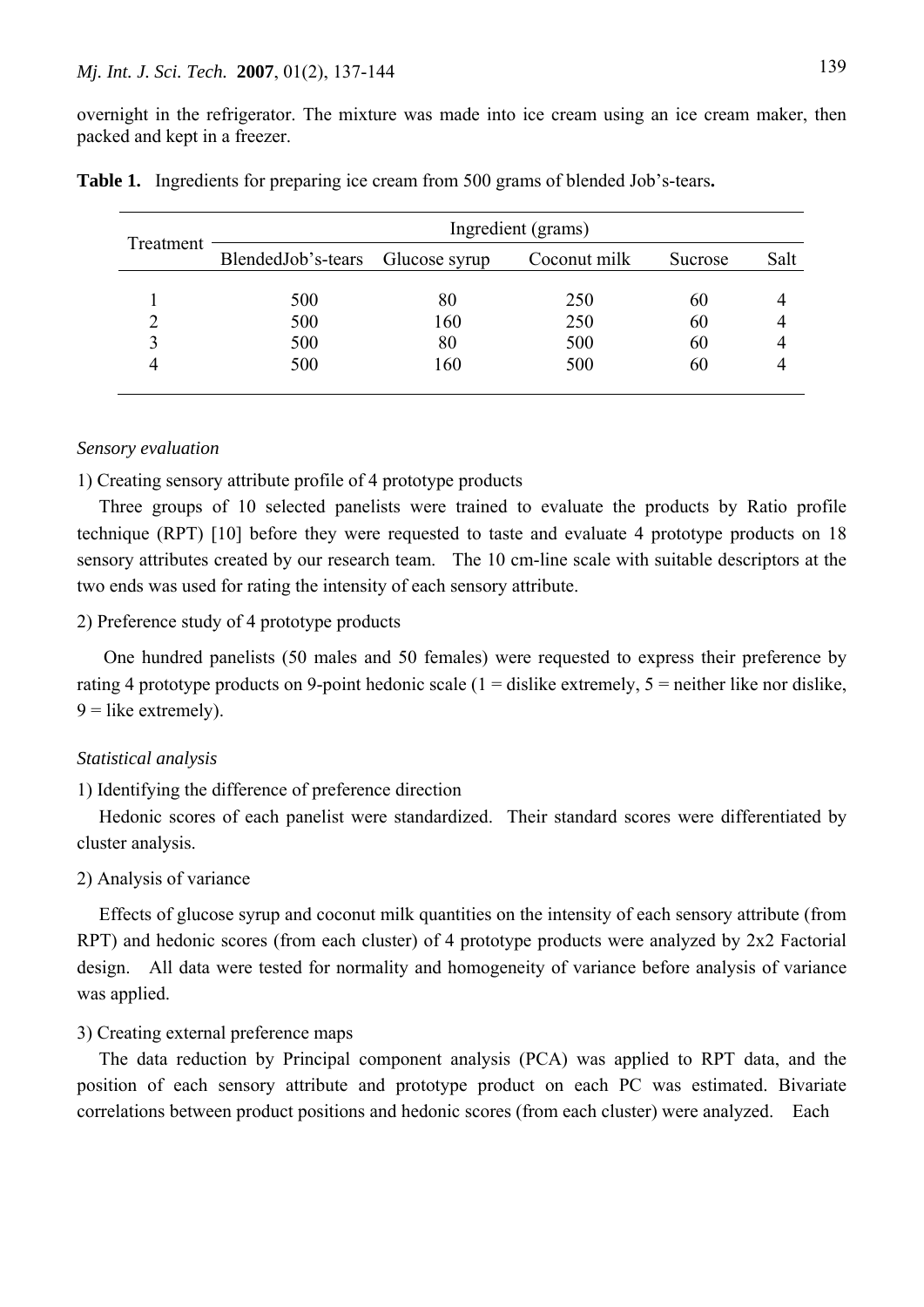pair of related PCs was used to create an external preference map for each cluster. Finally preference direction of each cluster was created by regressing product positions and their hedonic score means.

# **Results and Discussion**

#### *The difference of preference direction*

 The result of cluster analysis showed that the difference of preference direction was found and 100 panelists could be separated into 3 different clusters (groups) depending on their preference direction. The number of member in cluster 1, cluster 2, and cluster 3 were 39, 25, and 36 persons, respectively.

# *Effect of glucose syrup and coconut milk quantities on the intensity of each sensory attribute.*

Results (Table 2) showed that there were significant effects of coconut milk quantity on several attributes but the effect of glucose syrup quantity was significant only on hardness. If coconut milk quantity was increased, the product looked brighter, smoother, but lesser in quantity of blended Job'stears. Also, the coconut milk odor would be stronger but Job's-tears taste, sweetness, and saltiness would be milder**.** Additionally, the product became harder and slower melting, but less in stickiness and teeth and tough sticking after swallowing. If glucose syrup quantity was added, the product became softer.

### *Effect of glucose syrup and coconut milk quantities on hedonic scores of each cluster.*

The difference of three consumer clusters is shown in Table 3. Cluster 1 preferred Job's-tears ice cream containing high glucose syrup and low coconut milk (Treatment 2), whilst cluster 2 preferred high glucose syrup and low coconut milk (Treatment 2) or low glucose syrup and high coconut milk (Treatment 3), and clusters 3 preferred high levels of both glucose syrup and coconut milk (Treatment 4).

#### *Creating external preference maps.*

The principal component (PC) analysis reduced 18 sensory attributes into only 6 PCs with 66.4 % variance explained as shown in Table 4. Bivariate correlations showed that there was an optimum point of products on PC3 and PC6 for cluster 1 and it meant they wanted products with optimum texture (hardness, melting rate, and number of ice crystals) and coconut milk odour. The optimum point was also found on PC1, PC3, and PC5 for cluster 2. It meant products with optimum Job's-tears flavour and texture (hardness, melting rate, and number of ice crystal) would be preferred. For cluster 3, the direction of preference was found on PC2 (+) and PC4 (-). It meant that this cluster preferred smooth and rich, but not sticky and sweet products. External preference maps were created as shown in Figure 1, but the equation of preference direction could be created for cluster 3 only, because more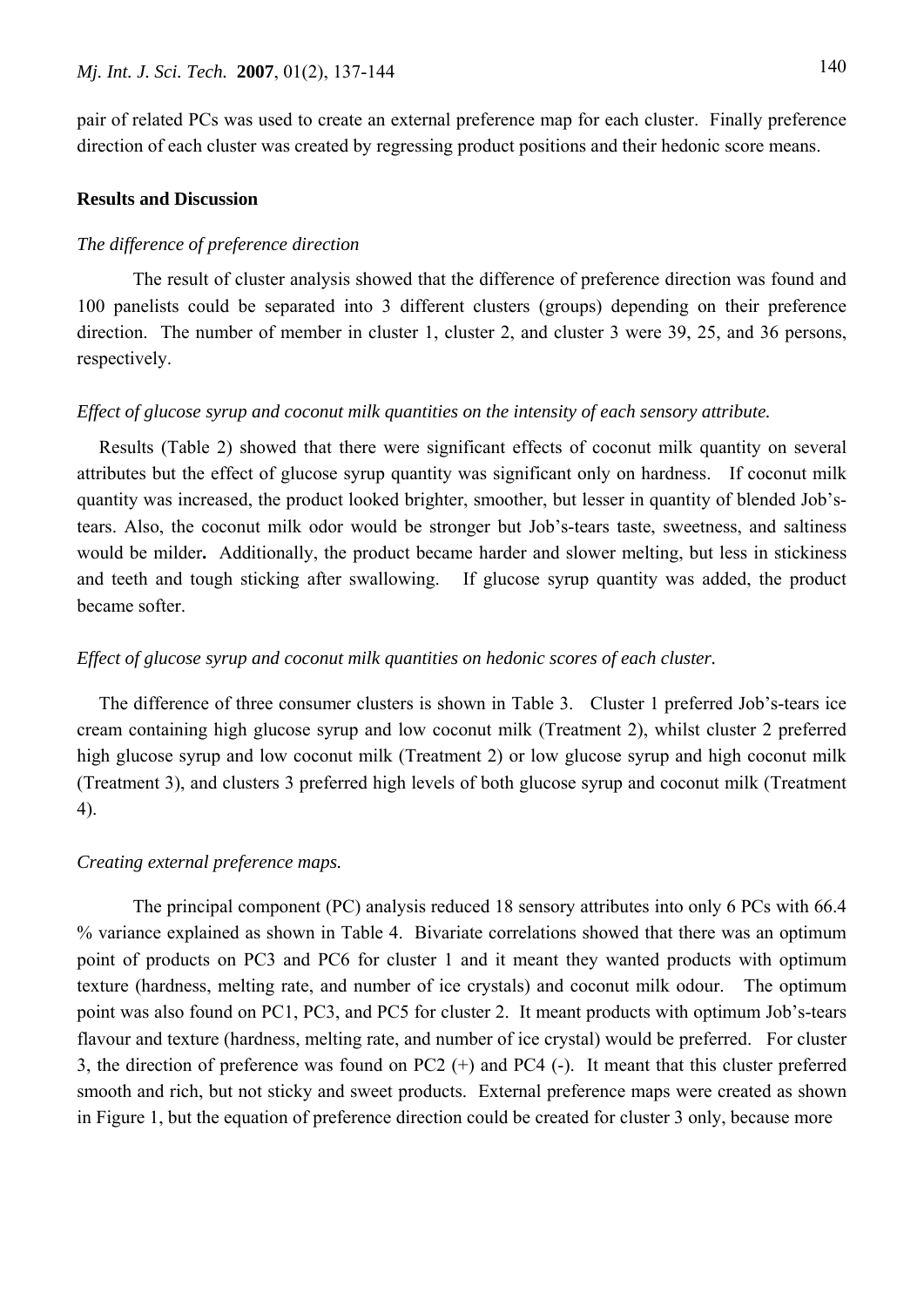data points were needed for non-linear regression in case of cluster 1 and 2, who wanted optimum products. However, the optimum area might be considered from hedonic score means of products for cluster 1 and it should be located close to the origin point (0,0), but the optimum area for cluster 2 could not be identified because of the small difference between hedonic score means of products. The preference direction equation for cluster 3 was: Hedonic score  $= 6.61 - 2.26$  PC2 - 2.76 PC4. This equation expressed that products located on quadrant  $3$  (-,-) would be preferred by this consumer cluster. This result did not agree with the bivariate correlation result for PC2 (smoothness and richness), and it meant that too smooth and rich products were not preferred by this cluster either.

|                                                       | Glucose syrup     |            | Coconut milk      |                   |
|-------------------------------------------------------|-------------------|------------|-------------------|-------------------|
|                                                       | 80 grams          | 160 grams  | 250 grams         | 500 grams         |
| <b>Appearance</b>                                     |                   |            |                   |                   |
| 1. Whiteness (bright to dark)                         | 5.42              | 5.01       | $6.87^{a}$        | $3.56^{b}$        |
| 2. Quantity of blended Job's-tears<br>(least to most) | 5.09              | 5.51       | $6.31^{a}$        | $4.29^{b}$        |
| 3. Smoothness by looking (least to most)              | 5.92              | 5.70       | $5.40^{b}$        | $6.22^a$          |
| <b>Odour</b>                                          |                   |            |                   |                   |
| 4. Coconut milk odour (mild to strong)                | 5.30              | 5.32       | $4.69^{b}$        | $5.94^{\circ}$    |
| 5. Job's-tear odour (mild to strong)                  | 4.31              | 4.38       | 4.61              | 4.08              |
| <b>Taste</b>                                          |                   |            |                   |                   |
| 6. Coconut milk taste (least to most)                 | 5.78              | 5.77       | 5.52              | 6.03              |
| 7. Job's-tear taste (least to most)                   | 5.45              | 5.54       | 6.05 <sup>a</sup> | $4.94^{b}$        |
| 8. Sweetness (least to most)                          | 4.87              | 4.96       | $5.29^{a}$        | $4.53^{b}$        |
| 9. Saltiness (least to most)                          | 5.00              | 5.09       | $5.46^{\circ}$    | $4.63^{b}$        |
| <b>Texture</b>                                        |                   |            |                   |                   |
| 10. Hardness (soft to hard)                           | 5.91 <sup>a</sup> | $5.05^{b}$ | $4.87^{b}$        | 6.08 <sup>a</sup> |
| 11. Smoothness by taste (least to most)               | 5.39              | 5.03       | 5.29              | 5.13              |
| 12. Richness (least to most)                          | 5.76              | 5.53       | 5.67              | 5.63              |
| 13. Stickiness (least to most)                        | 4.81              | 5.14       | $5.58^{a}$        | $4.38^{b}$        |
| 14. Number of ice crystal (least to most)             | 4.61              | 4.17       | 4.18              | 4.60              |
| 15. Melting rate (fast to slow)                       | 4.71              | 5.20       | $4.64^{b}$        | 5.26 <sup>a</sup> |
| <b>Others</b>                                         |                   |            |                   |                   |
| 16. Off-flavour (least to most)                       | 2.02              | 2.13       | 2.11              | 2.05              |
| 17. Teeth and tough sticking                          | 5.56              | 5.50       | $5.97^{\rm a}$    | $5.09^{b}$        |
| after swallow (least to most)                         |                   |            |                   |                   |
| 18. Mouth coating after swallow                       | 5.41              | 5.80       | 5.44              | 5.77              |
| (least to most)                                       |                   |            |                   |                   |

**Table 2**. Intensity means of prototype products' sensory attributes at low and high levels of glucose syrup and coconut milk.

a, b; Mean pairs with different letters were significantly different ( $p<0.05$ ).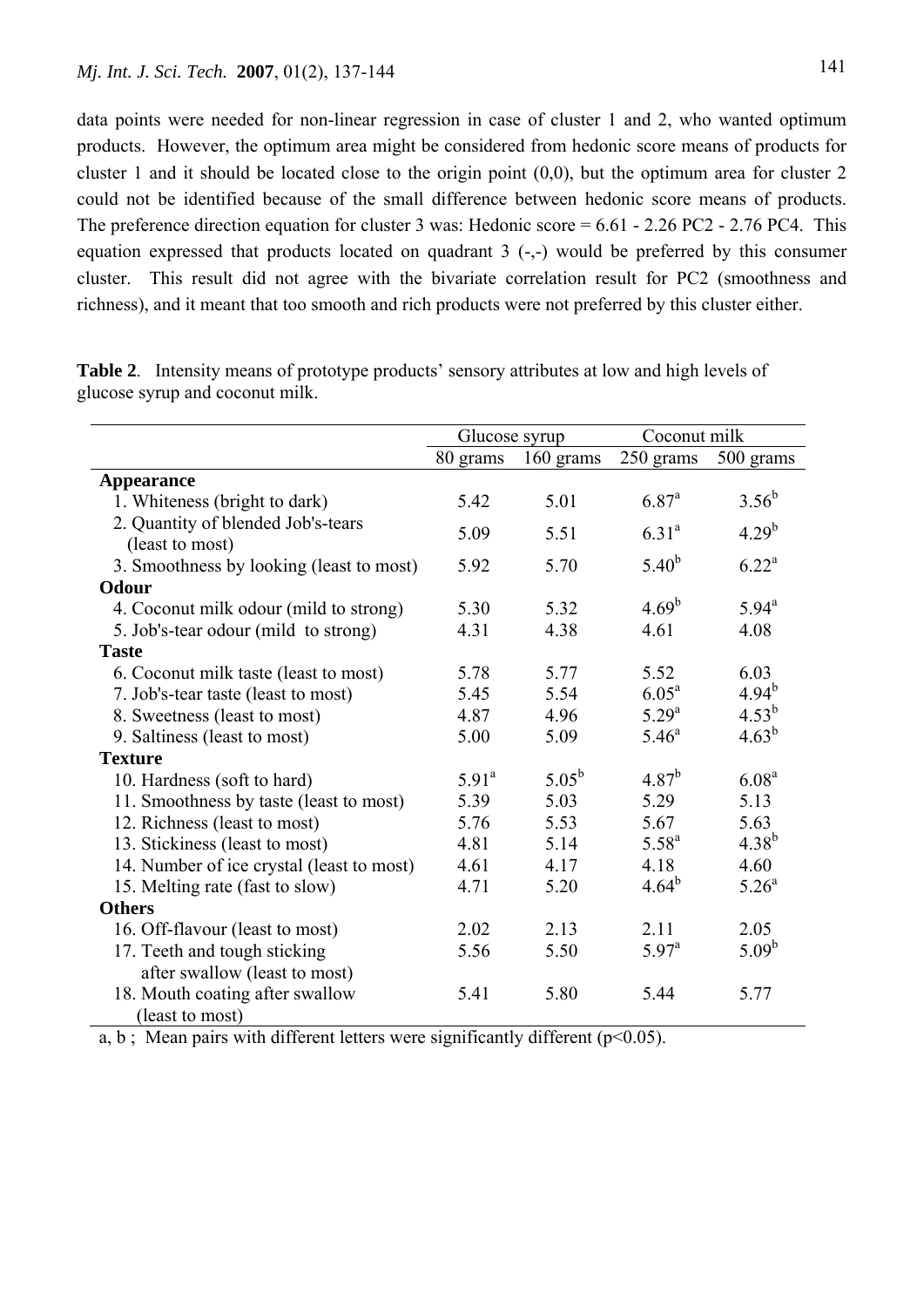| Treatment | Cluster 1 $(n_1 = 39)$  | Cluster 2 ( $n_2 = 25$ ) | Cluster 3 ( $n_3$ = 36)      |
|-----------|-------------------------|--------------------------|------------------------------|
|           | $5.90 \pm 1.45^{\circ}$ | $6.44 \pm 0.87^{\rm bc}$ | $6.61 \pm 1.10^b$            |
|           | $7.21 \pm 1.06^a$       | $6.80 \pm 1.00^{ab}$     | $5.97 \pm 1.28$ <sup>c</sup> |
|           | $5.36 \pm 1.44^d$       | $6.92 \pm 1.00^a$        | $6.69 \pm 1.12^b$            |
|           | $6.72 \pm 1.07^b$       | $6.12 \pm 1.13^c$        | $7.22 \pm 1.10^a$            |

**Table 3.** Hedonic score means for 4 prototype products of each consumer cluster**.**

a, b,...; Means with different letters in each column were significantly different ( $p<0.05$ ).



**Cluster 1**: Product located on the origin point (0,0) area would be preferred..



**Cluster 2:** Area of preferred products could not be identified for this cluster since there was a small difference between hedonic scores of all products  $(6.12 - 6.92)$ .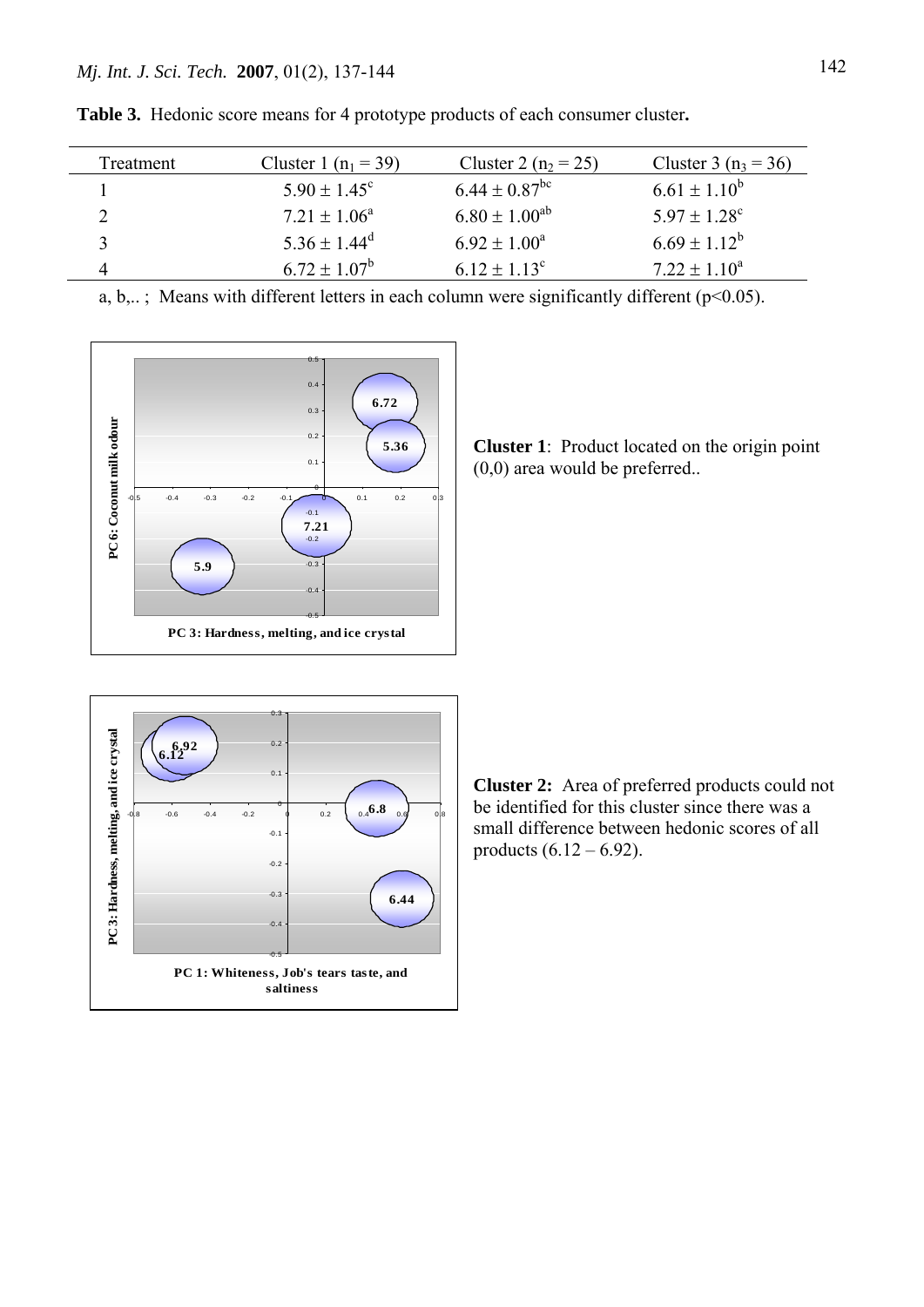

**Cluster 3:** Product located on the minus area of both PC2 and PC4 would be preferred. (Hedonic score = 6.61 - 2.26 PC2 - 2.76 PC4**)**

Figure 1. External preference maps created from the results of the principal component analysis

| PC             | % Variance explained | Highly related attributes                                                                                                                                         |
|----------------|----------------------|-------------------------------------------------------------------------------------------------------------------------------------------------------------------|
|                | 15.4                 | Whiteness $(+)$ , quantity of blended Job's-tears $(+)$ , Job's-tears<br>taste $(+)$ , saltiness $(+)$ , and teeth and tough sticking after<br>swallowing $(+)$ . |
| 2              | 14.2                 | Smoothness by looking $(+)$ , smoothness by tasting $(+)$ ,<br>richness $(+)$ , and mouth coating after swallowing $(+)$ .                                        |
| 3              | 10.1                 | Hardness $(+)$ , melting rate $(+)$ , and number of ice crystals $(+)$ .                                                                                          |
| $\overline{4}$ | 9.7                  | Stickiness $(+)$ , sweetness $(+)$ , and off-flavour $(+)$ .                                                                                                      |
| 5              | 8.7                  | Job's-tears odour $(+)$ , and coconut milk taste, $(-)$ .                                                                                                         |
| 6              | 8.3                  | Coconut milk odour $(+)$ .                                                                                                                                        |
| Total          | 66.4                 |                                                                                                                                                                   |

**Table 4.** Results of the RPT data reduction by Principal component analysis**.**